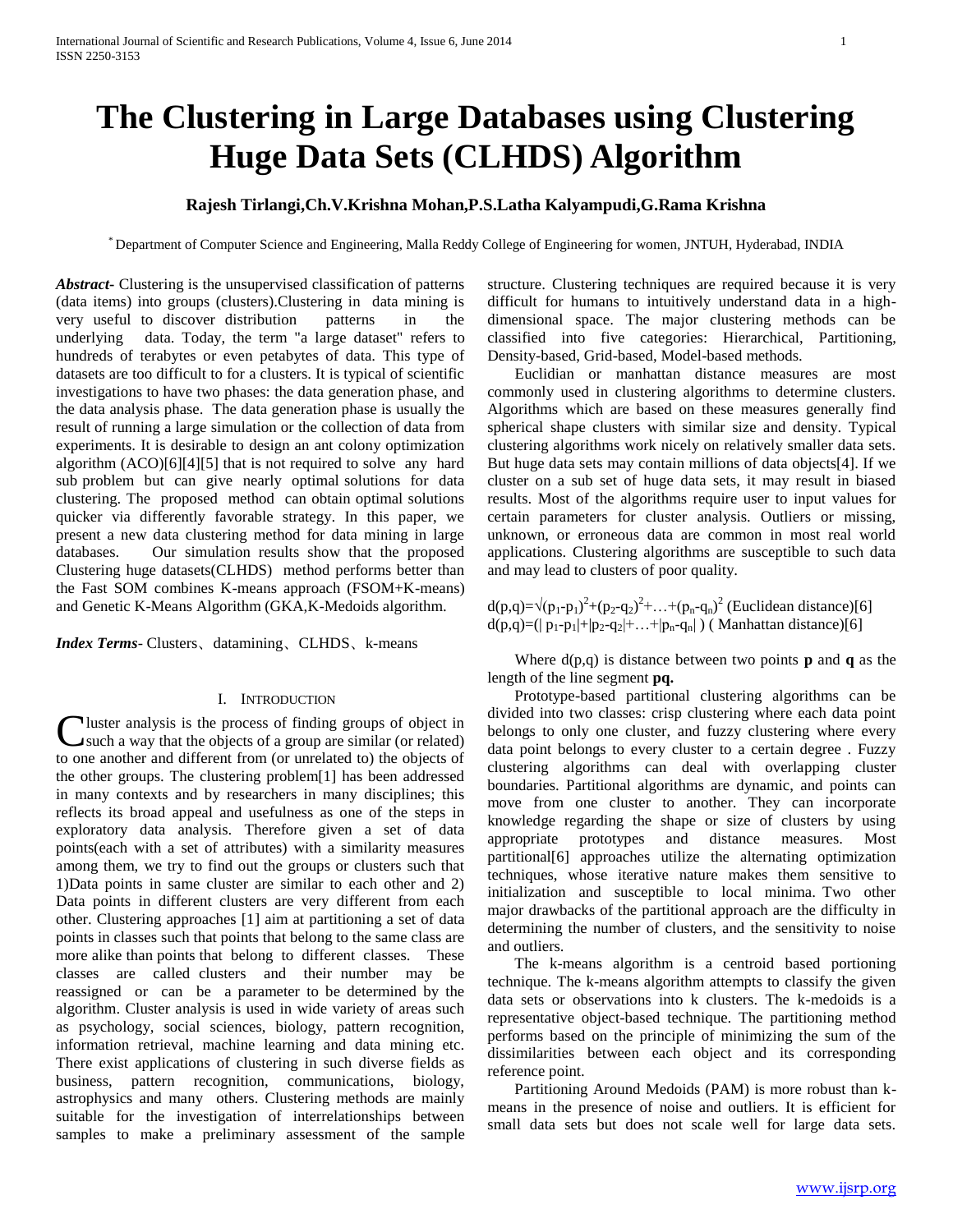Hierarchical clustering is static, and points committed to a given cluster in the early stages cannot move to a different cluster.

 Hierarchical clustering does not partition data into a particular cluster in a single step. Instead, there is a series of portioning which may run from a single cluster containing all objects to n clusters each containing a single object. Hierarchical clustering is subdivided into two categories: Agglomerative, divisive methods.

 Clustering can be generally defined as the following problem. Given *N* points in *d* dimensional feature space, find interesting groups of points. Many algorithms assume that the number of clusters, *k*, is known a priori and find the *k* clusters that minimize some error metric[10]. CLHDS can work for comparatively huge databases then PAM[1]. Like PAM, CLHDS also tries to find k representative objects which are placed at the center in the cluster. This can be achieved internally by taking into account data subsets of fixed size, therefore the overall computation time and space requirements become linear in the total number of objects instead of quadratic. On the other hand, PAM consumes  $O(n^2)$  memory as the collection of all a pair-wise distances between objects is required to be stored. Therefore PAM and CLARA are not suitable for larger values of n. To overcome this problem CLHDS does not compute the entire dissimilarity matrix at a time. CLHDS only computes the actual measurements( n\*p data matrix).

 Clustering of objects is performed in two steps in CLHDS. Initially, it picks an example from the set of objects and divides it into k clusters, using the same approach as in PAM. The two parts of algorithm are- BORN and SWAP. The CLHDS has also been applied with success to other combinatorial optimization problems such as the scheduling, partitioning, coloring, telecommunications networks, vehicle routing problem, Traveling Salesman Problem (TSP)[6].

### II. DEFINITIONS FOR CLUSTERING PROBLEM

 A clustering *C* means partitioning a data set into a set of clusters  $Ci$ ,  $i = 1,..., H$ . A widely adopted definition of optimal clustering is a partitioning that minimizes distances within and maximizes distances between clusters. Within- and between-clusters distances can be defined in several ways; is widely utilized with SOM (Self-Organizing Feature Map). In addition, the *k*-means error criterion is based on it. In order to evaluate the proposed method, we define the time cost for clustering as follows,

$$
T_a = \sum \frac{(T_s - T_e)}{r_n}
$$

 where *Ta* represents the time cost for clustering, *rn* denotes the number of runs, *Ts* is the initial time for clustering, *Te*  represents the terminate time of clustering.

### III. ANT COLONY OPTIMIZATION (ACO )

 The ant colony optimization technique has emerged recently a novel meta-heuristic belongs to the class of problem-solving strategies derived from natural (other categories include neural networks[5], simulated annealing, and

evolutionary algorithms) system where low level interactions between single agents (i.e.,artificial ants) result in a complex behavior of the whole ant colony. Ant system optimization algorithms[3] have been inspired by colonies of real ants, which deposit a chemical substance (called pheromone) on the ground. It was found that the medium used to communicate information among individuals regarding paths, and used to decide where to go, consists of pheromone trails. A moving ant lays some pheromone (in varying quantities) on the ground, thus making the path by a trail of this substance. While an isolated ant moves essentially at random, an ant encountering a previously laid trail can detect it and decide with high probability to follow it, thus reinforcing the trail with its own pheromone. The collective behavior where that emerges is a form of autocatalytic behavior where the more the ants following a trail, the more attractive that trail becomes for being followed.

 Given a set of n cities and a set of distances between them, the Traveling Salesman Problem (TSP) is the problem of finding a minimum length closed path (a tour), which visits every city exactly once. We call *dij* the length of the path between cities *i*  and *j*. An instance of the TSP is given by a graph (*N*, *E*), where *N* is the set of cities and *E* is the set of edges between cities (a fully connected graph in the Euclidean TSP). The process is thus characterized by a positive feedback loop, where the probability with which an ant choose a path increases with the number of ants that previously chose the same path.

## IV. CLUSTERING HUGE DATA SETS

 In this paper, CLHDS can work for comparatively huge databases then PAM. Like PAM, CLHDS also tries to find k representative objects which are placed at the center in the cluster. Therefore PAM and CLARA are not suitable for larger values of n, to overcome this problem CLHDS does not compute the entire dissimilarity matrix at a time. CLHDS only computes the actual measurements (n\*p data matrix).CLHDS algorithm has two parts are – BORN and SWAP[6].

 BORN: In BORN, successive medoids are selected to get the Smallest possible average distance between the objects of given sample and its most similar representative objects.

 SWAP: In SWAP, an attempt is made to reduce the average distance by replacing representative objects. After that every object which is not belonging to the sample is assigned to the nearest medoid. This produces a clustering of all objects.

 The quality of clustering is defined by the average distance between each object and its medoid. This procedure is repeated five times and clustering with the lowest average distance is retained for further analysis. The final average distance, the average and the maximum distance to each medoid are calculated in the same way as in PAM for all objects. Also, the ratio of the maximum distance of the medoid to the maximum distance of the medoid to another medoid. This ratio gives information on the tightness of a cluster. A small value (0.2) indicates a very tight cluster, while a value>1 indicates a weak cluster.

# The CLHDS algorithm can be formally given as INPUT

D=  $\{T_1, T_2, \ldots, T_n\}$  //set of elements A //Adjacency matrix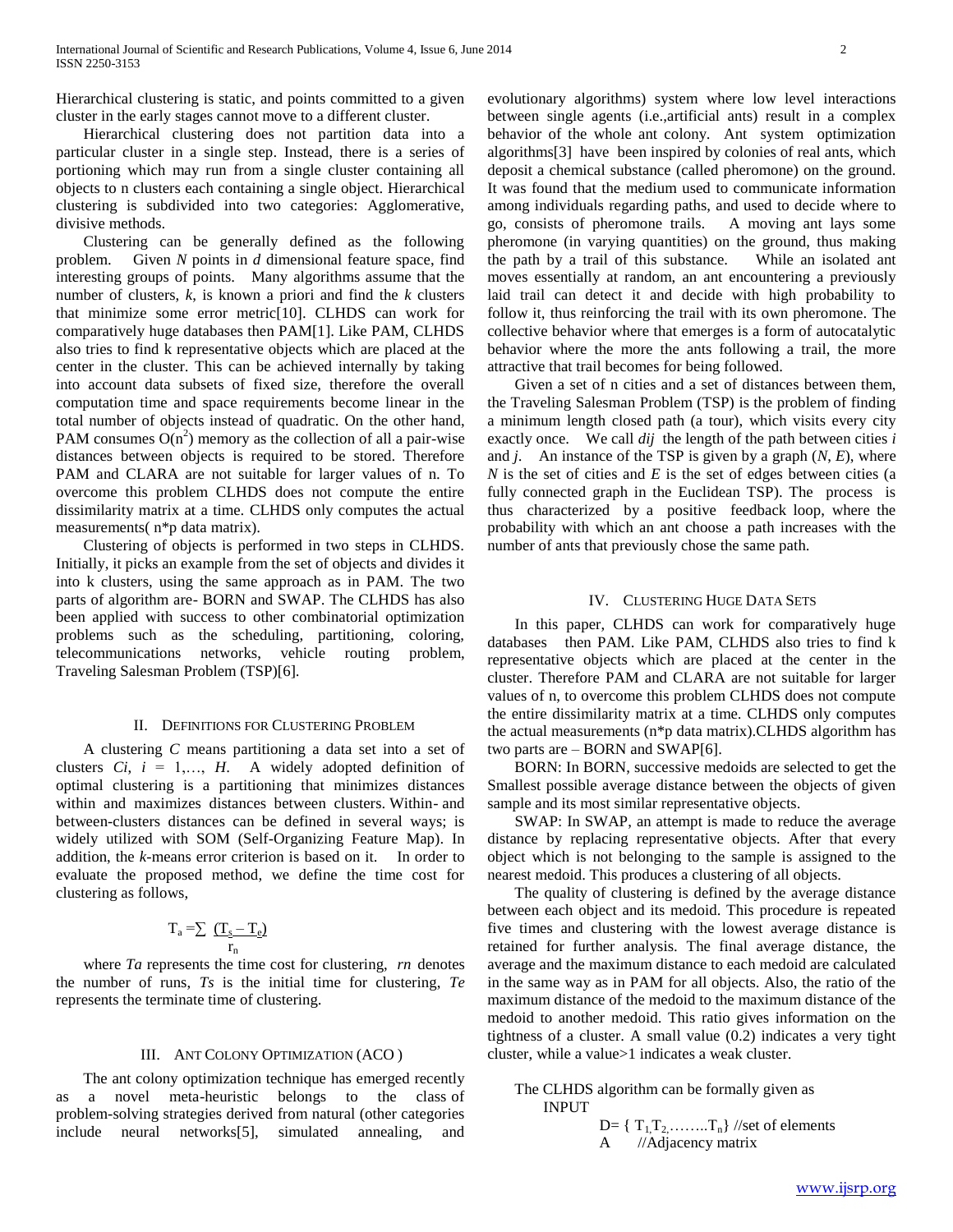# $K$  // number of desired clusters. **OUTPUT** K // set of clusters

 The k-means algorithm[6] attempts to classify the given Data sets or observations into k clusters. The k mean algorithm is iterative in nature. Let  $x_1, x_2, \ldots, x_n$  are data points and each data point will be assigned to one and only one cluster. It will use as Euclidian distance for dissimilarity measure. The iterative method is repeated until the function does not converge.



**Fig : 1. Clustering using K-means**

 Above figure shows that k-means arbitrarily choose two objects as the two initial clusters centers, where cluster centers are marked by a " o ". Each object is distributed to a cluster based on the cluster center to which it is nearest.

 Recall that our problem is to cluster data sets that are too large to fit into memory. One solution to this problem is to divide the original data set into smaller pieces which will fit into memory, cluster them, and obtain an approximation to each piece of data. Once this is done, the approximations can be gathered into one system and then clustered. A more formal description of the method follows:

 A matrix M can be divided into ks disjoint sections such that:

# $M=[M1M2...Mks],$

where each section Mj is n  $\times$ kd. The partitioning of M is assumed to be virtual or arbitrary (e.g. only the data for one section is in memory at a given time), and the ordering of the columns of M is assumed to be unimportant, Once a section Mj is available, an approximation to Mj can be constructed:

 $Mj \approx CjZj$ ,

 Each column of Zj has at most kz nonzeroes. The centroids in each Cj are obtained through some kind of clustering algorithm.

 Once an approximate representation is available for each section of data, they can be assembled into the approximate low memory factored representation of the entire data set M:  $M \approx C M Z M$ ,

# Where

 $CM = [C1 C2 \dots Cks]$  (an  $n \times kskc$  matrix)

# **4.1 Clustering using Object-Based Technique**

 In this method we pic actual objects to represent cluster instead of taking the mean value of the objects in cluster as a reference point. Then every remaining object is clustered with the representative object to which it is the most similar. The partitioning method performs based on the principle of minimizing the sum of the dissimilarities between each object and its corresponding reference point. CLHDS is handles outliers well because an object with an extremely large value may substantially distort the distribution of data.

 CLARA[1] has a fixed sample at each stage of the search, CLHDS picks a sample with some randomness in each step of the search. The clustering process can be viewed as a search through a graph, where each node is a potential solution. Two nodes are neighbors if their sets differ by only one object. Each node can be assigned a cost that is defined by the total dissimilarity between every object and the medoid of its cluster. At each step, PAM examines all of the neighbors of the current node in its search for a minimum cost solution. The current node is then replaced by the neighbor with the largest descent in value. Because LARA works on a sample of nodes at the beginning of a search of the entire data sets[6], CLARANS[1] also work like as CLARA but it can search step by step entire data set. CLHDS dynamically draws a random sample of neighbors in each step of search. The number of neighbors to be randomly sampled is restricted by a user specified parameter.

 CLHDS does not confine the search to a localized area. If a better neighbor is found(i.e., having a lower error), CLHDS moves to the neighbor's node and the process starts again; otherwise, the current clustering produces a local minimum. If local minimum is found, CLHDS starts with the new randomly selected nodes in search for a new local minimum. Once a userspecified number of local minimum(i.e., having the lowest cost).

The following points are weakness of k-means algorithm

- Need to specify *k,* the *number* of clusters, in advance
- Unable to handle noisy data and *outliers*
- Not suitable to discover clusters with *nonconvex shapes*

These problems are overcomes the CLHDS method.

 The following points are weakness of CLARA[6] method, these problems also overcome in this paper.

- Efficiency depends on the sample size.
- A good clustering based on samples will not necessarily represent a good clustering of the whole data set if the sample is biased.



Fig: 2. Find non-spatial clusters using CLHDS